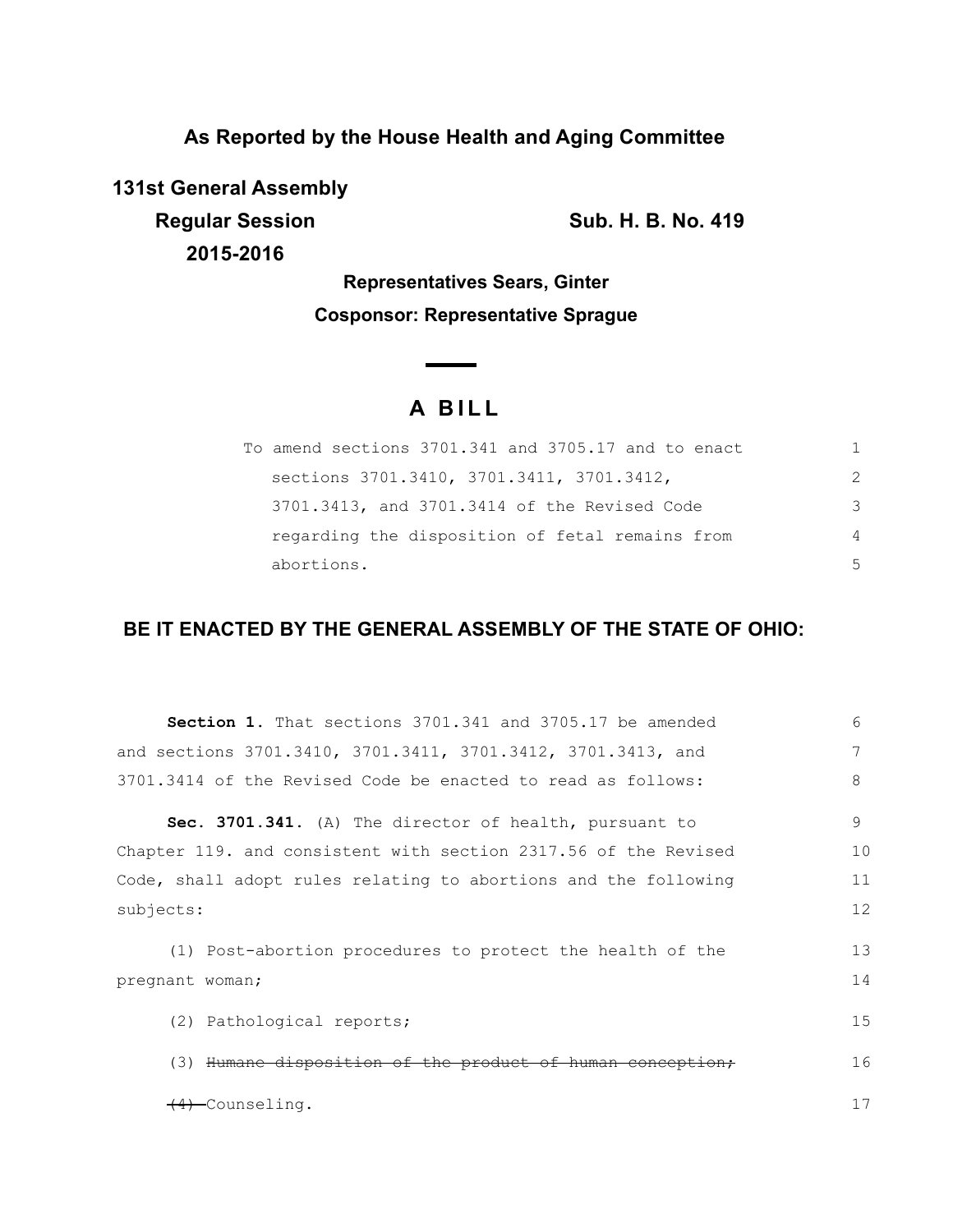## **Sub. H. B. No. 419 Page 2 As Reported by the House Health and Aging Committee**

| (B) The director of health shall implement the rules and         | 18 |
|------------------------------------------------------------------|----|
| shall apply to the court of common pleas for temporary or        | 19 |
| permanent injunctions restraining a violation or threatened      | 20 |
| violation of the rules. This action is an additional remedy not  | 21 |
| dependent on the adequacy of the remedy at law.                  | 22 |
| Sec. 3701.3410. As used in sections 3701.3411 and                | 23 |
| 3701.3413 of the Revised Code:                                   | 24 |
| (A) "Cremation" has the same meaning as in section 4717.01       | 25 |
| of the Revised Code.                                             | 26 |
| (B) "Fetal remains" means the entire fetus or any of its         | 27 |
| parts that are removed from the pregnant woman's uterus by       | 28 |
| abortion, irrespective of the duration of the pregnancy.         | 29 |
| (C) "Interment" means the burial or entombment of fetal          | 30 |
| remains.                                                         | 31 |
| Sec. 3701.3411. The director of health, pursuant to              | 32 |
| Chapter 119. of the Revised Code, and consistent with section    | 33 |
| 2317.56 of the Revised Code, shall adopt rules that do the       | 34 |
| following:                                                       | 35 |
| (A) Require the following to dispose of fetal remains it         | 36 |
| possesses through interment, cremation, or incineration:         | 37 |
| (1) Any facility authorized to perform abortions;                | 38 |
| (2) Any person or entity that contracts with the facility        | 39 |
| to dispose of fetal remains.                                     | 40 |
| (B) Establish quidelines for the incineration of fetal           | 41 |
| remains, including whether the person or entity incinerating the | 42 |
| fetal remains shall incinerate a fetus individually or shall     | 43 |
| incinerate more than one fetus at a time.                        | 44 |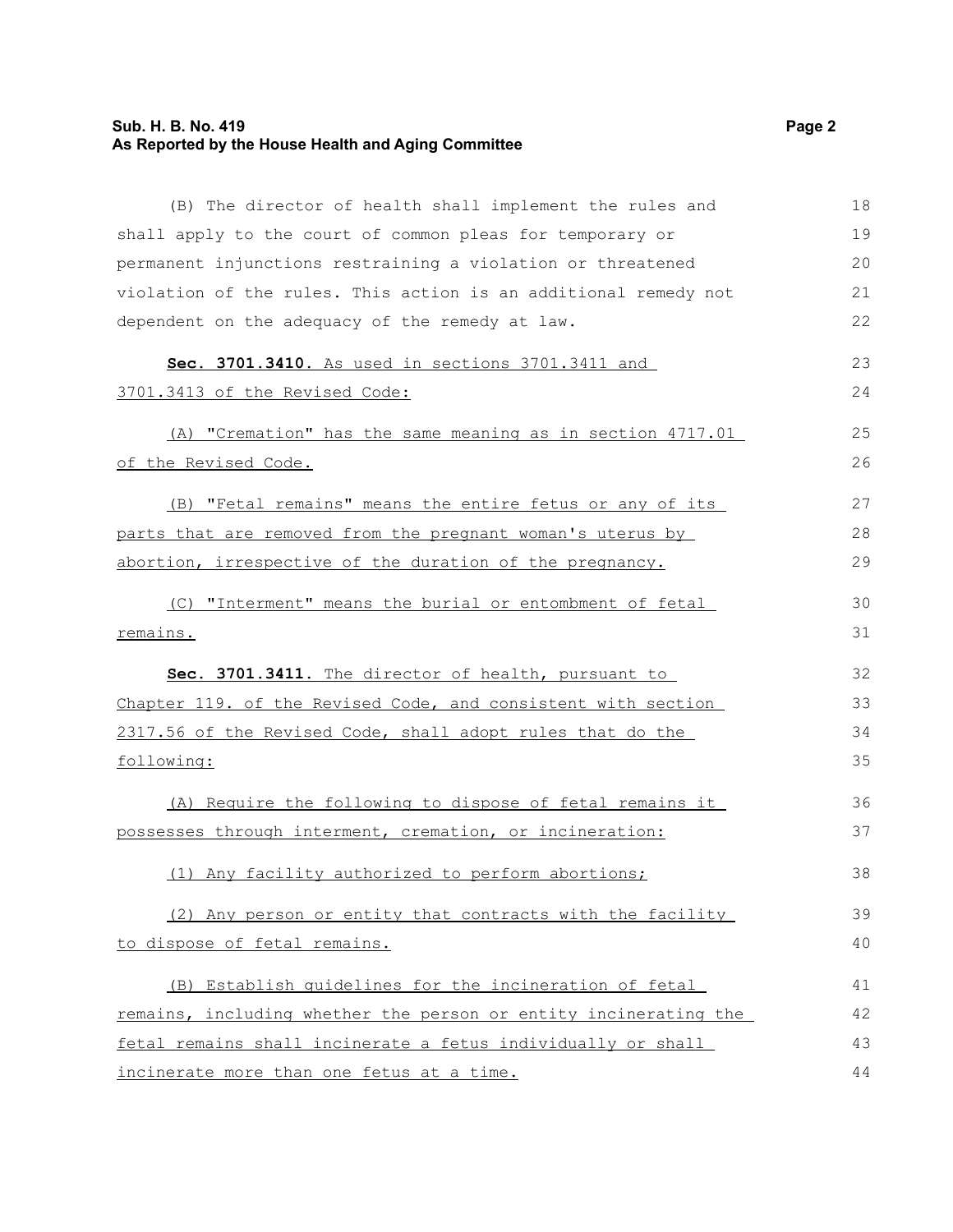## **Sub. H. B. No. 419 Page 3 As Reported by the House Health and Aging Committee**

| (C) Create a detachable supplemental form to the form            | 45 |
|------------------------------------------------------------------|----|
| described in division (B) (4) of section 2317.56 of the Revised  | 46 |
| Code that meets the following requirements:                      | 47 |
| (1) Indicates whether the pregnant woman has indicated a         | 48 |
| preference as to the method of disposal of the fetal remains and | 49 |
| the preferred method selected;                                   | 50 |
| (2) Provides for the signature of the physician who is to        | 51 |
| perform or induce the abortion;                                  | 52 |
| (3) Provides for a medical identification number for the         | 53 |
| pregnant woman but does not provide for the pregnant woman's     | 54 |
| printed name or signature.                                       | 55 |
| (D) Provide that the health care facility shall file the         | 56 |
| form described in division (C) of this section with the local    | 57 |
| registrar or sub-registrar of vital statistics for purposes of   | 58 |
| obtaining a burial permit under section 3705.17 of the Revised   | 59 |
| Code, if the pregnant woman has indicated burial or cremation as | 60 |
| the preferred method of disposal.                                | 61 |
| Sec. 3701.3412. (A) As used in this section, "government         | 62 |
| attorney" means:                                                 | 63 |
| (1) The attorney general;                                        | 64 |
| (2) The county prosecuting attorney with proper                  | 65 |
| jurisdiction;                                                    | 66 |
| (3) The city director of law, township director of law, or       | 67 |
| legal counsel for a village with proper jurisdiction.            | 68 |
| (B) The director of health shall implement the rules             | 69 |
| adopted under section 3701.3411 of the Revised Code. Either the  | 70 |
| director or government attorney may apply to the court of common | 71 |
| pleas for temporary or permanent injunctions restraining a       | 72 |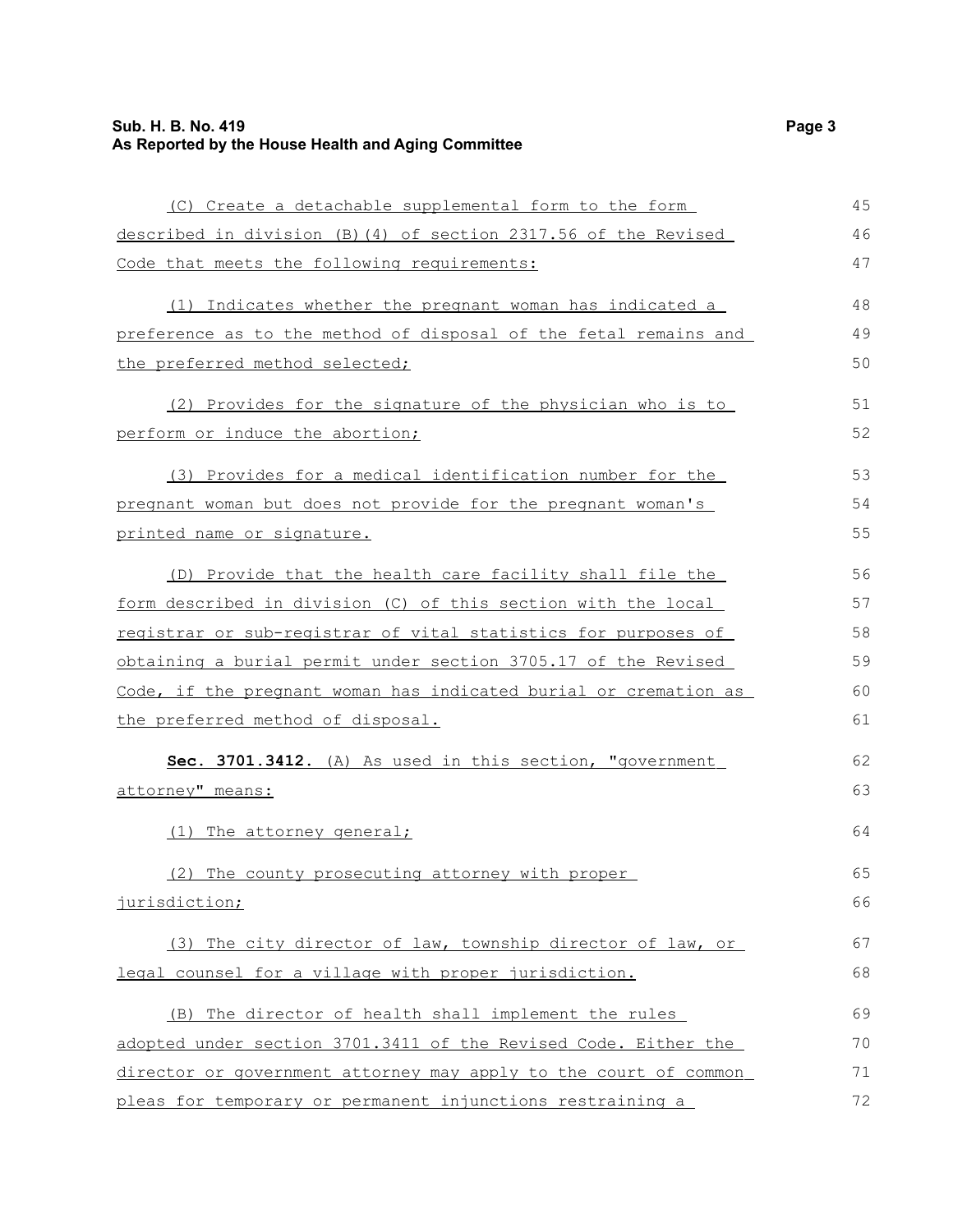violation or threatened violation of the rules. This action is an additional remedy not dependent on the adequacy of the remedy at law. **Sec. 3701.3413.** Nothing in sections 3701.3411 and 3701.3412 of the Revised Code, or any rules adopted under section 3701.3411 of the Revised Code, shall prevent a pregnant woman from submitting tissue samples from fetal remains for pathological testing. Tissue samples that have undergone pathological testing shall be exempt from the rules regarding the disposition of fetal remains adopted under section 3701.3411 of the Revised Code. **Sec. 3701.3414.** Nothing in sections 3701.3411, 3701.3412, and 3701.3413 of the Revised Code shall be construed to limit other laws, including the law governing fetal death certificates in section 3705.20 of the Revised Code. **Sec. 3705.17.** The body of a person whose death occurs in this state shall not be interred, deposited in a vault or tomb, cremated, or otherwise disposed of by a funeral director until a burial permit is issued by a local registrar or sub-registrar of vital statistics. No such permit shall be issued by a local registrar or sub-registrar until a satisfactory death, fetal death, or provisional death certificate or a properly executed form created under division (C) of section 3701.3411 of the Revised Code is filed with the local registrar or sub-registrar. When the medical certification as to the cause of death cannot be provided by the attending physician or coroner prior to burial, for sufficient cause, as determined by rule of the director of health, the funeral director may file a provisional death certificate with the local registrar or sub-registrar for the purpose of securing a burial or burial-transit permit. When 73 74 75 76 77 78 79 80 81 82 83 84 85 86 87 88 89 90 91 92 93 94 95 96 97 98 99 100 101 102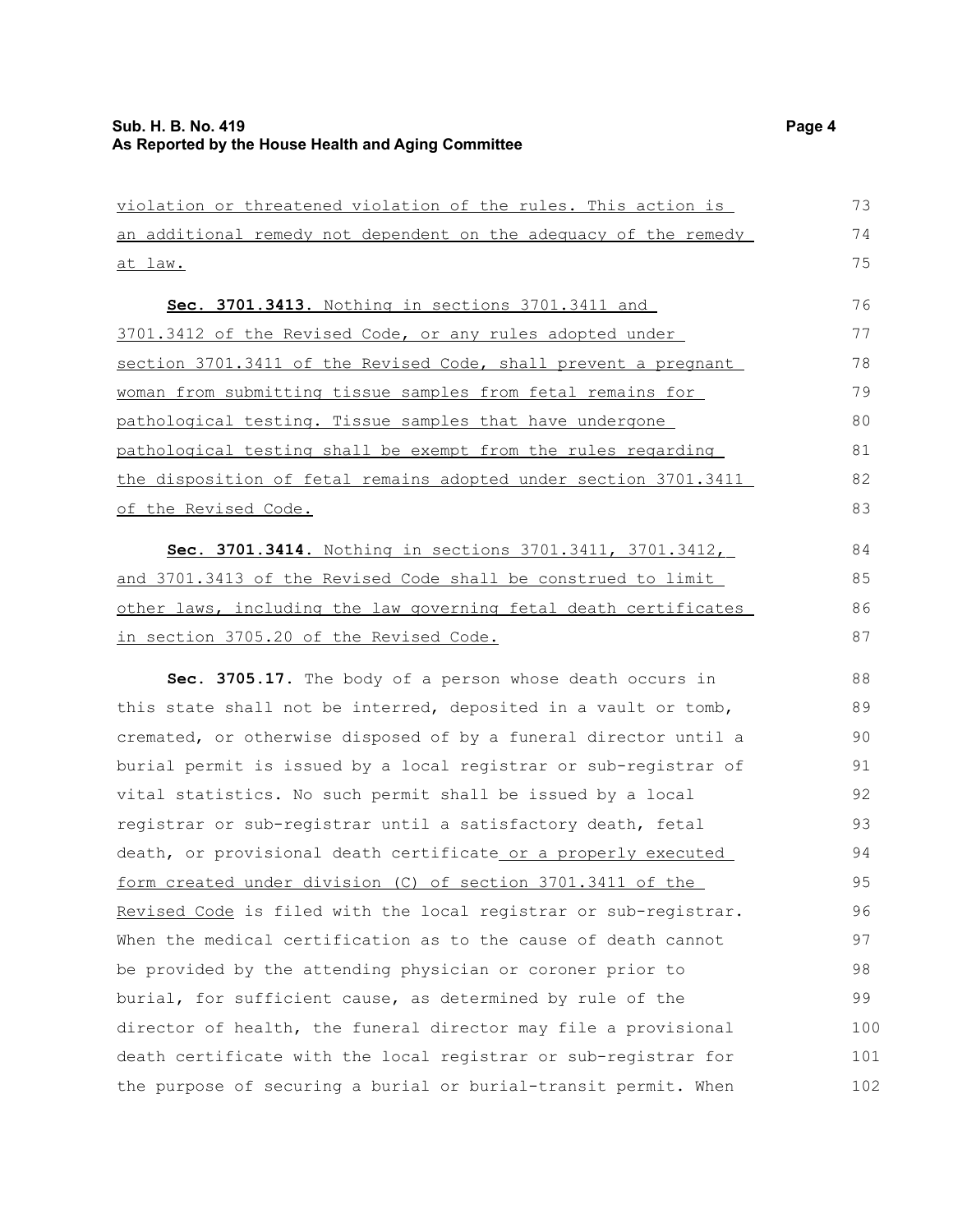#### **Sub. H. B. No. 419 Page 5 As Reported by the House Health and Aging Committee**

the funeral director files a provisional death certificate to secure a burial or burial-transit permit, the funeral director shall file a satisfactory and complete death certificate within five days after the date of death. The director of health, by rule, may provide additional time for filing a satisfactory death certificate. A burial permit authorizing cremation shall not be issued upon the filing of a provisional certificate of death. 103 104 105 106 107 108 109 110

When a funeral director or other person obtains a burial permit from a local registrar or sub-registrar, the registrar or sub-registrar shall charge a fee of three dollars for the issuance of the burial permit. Two dollars and fifty cents of each fee collected for a burial permit shall be paid into the state treasury to the credit of the division of real estate in the department of commerce to be used by the division in discharging its duties prescribed in Chapter 4767. of the Revised Code and the Ohio cemetery dispute resolution commission created by section 4767.05 of the Revised Code. A local registrar or sub-registrar shall transmit payments of that portion of the amount of each fee collected under this section to the treasurer of state on a quarterly basis or more frequently, if possible. The director of health, by rule, shall provide for the issuance of a burial permit without the payment of the fee required by this section if the total cost of the burial will be paid by an agency or instrumentality of the United States, the state or a state agency, or a political subdivision of the state. 111 112 113 114 115 116 117 118 119 120 121 122 123 124 125 126 127 128 129

The director of commerce may by rule adopted in accordance with Chapter 119. of the Revised Code reduce the total amount of the fee required by this section and that portion of the amount of the fee required to be paid to the credit of the division of 130 131 132 133